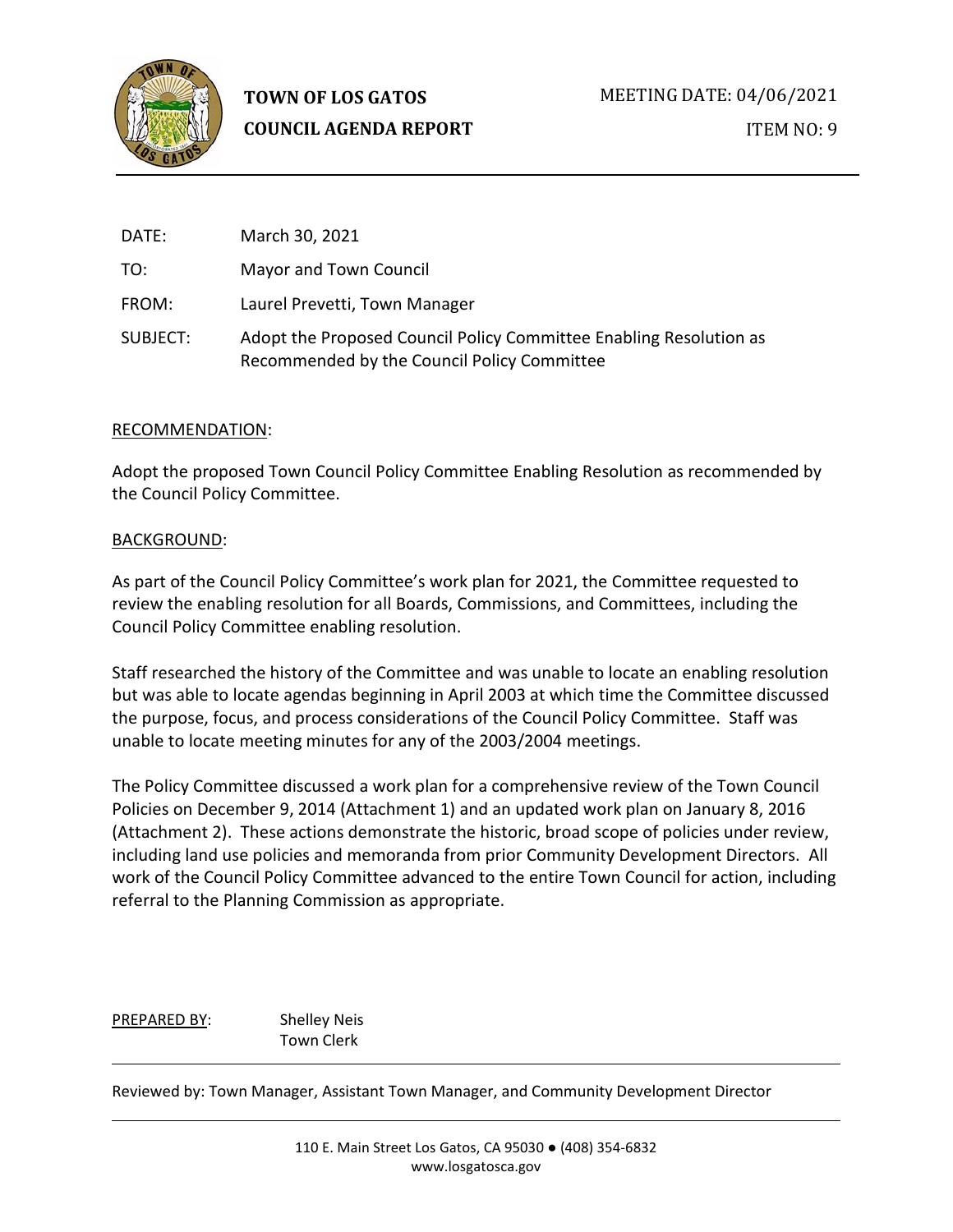PAGE **2** OF **3** SUBJECT: Adopt Proposed Council Policy Committee Enabling Resolution March 30, 2021

## BACKGROUND (continued):

Specifically, the Committee has reviewed and provided recommendations to the full Council on a wide breadth of topics. In 2014 the Committee began a comprehensive review of all Council polices. Below is a list of some of the policies the Committee has reviewed since 2003:

- Guidelines for participation of community organizations in Town sponsored events
- Renaming/Naming of streets
- Solicitation and donations
- Political signs
- Town facilities use
- Code of Conduct
- Death penalty
- Leaf blowers
- Sustainable initiatives
- Town Attorney authority limit for general liability claims and litigation
- Reimbursement
- Style of minutes
- Use of Town equipment and signs at public meetings
- Digital agenda packets
- Use of tablets for digital agenda packets
- Planning Commission policies and procedures
- Legislative policy
- Commission appointments
- Records management
- Social media
- Boards, Commissions, and Committees purpose, role, and scope
- Process to provide feedback to Boards, Commissions, and Committees
- Land use policies
- Requests for memorials
- Timelines for submissions to Council and Planning Commission
- Agenda Format and Rules
- Traffic impact fees
- Review of Planning Commission Policy on Communication with interested parties on projects coming before the Commission